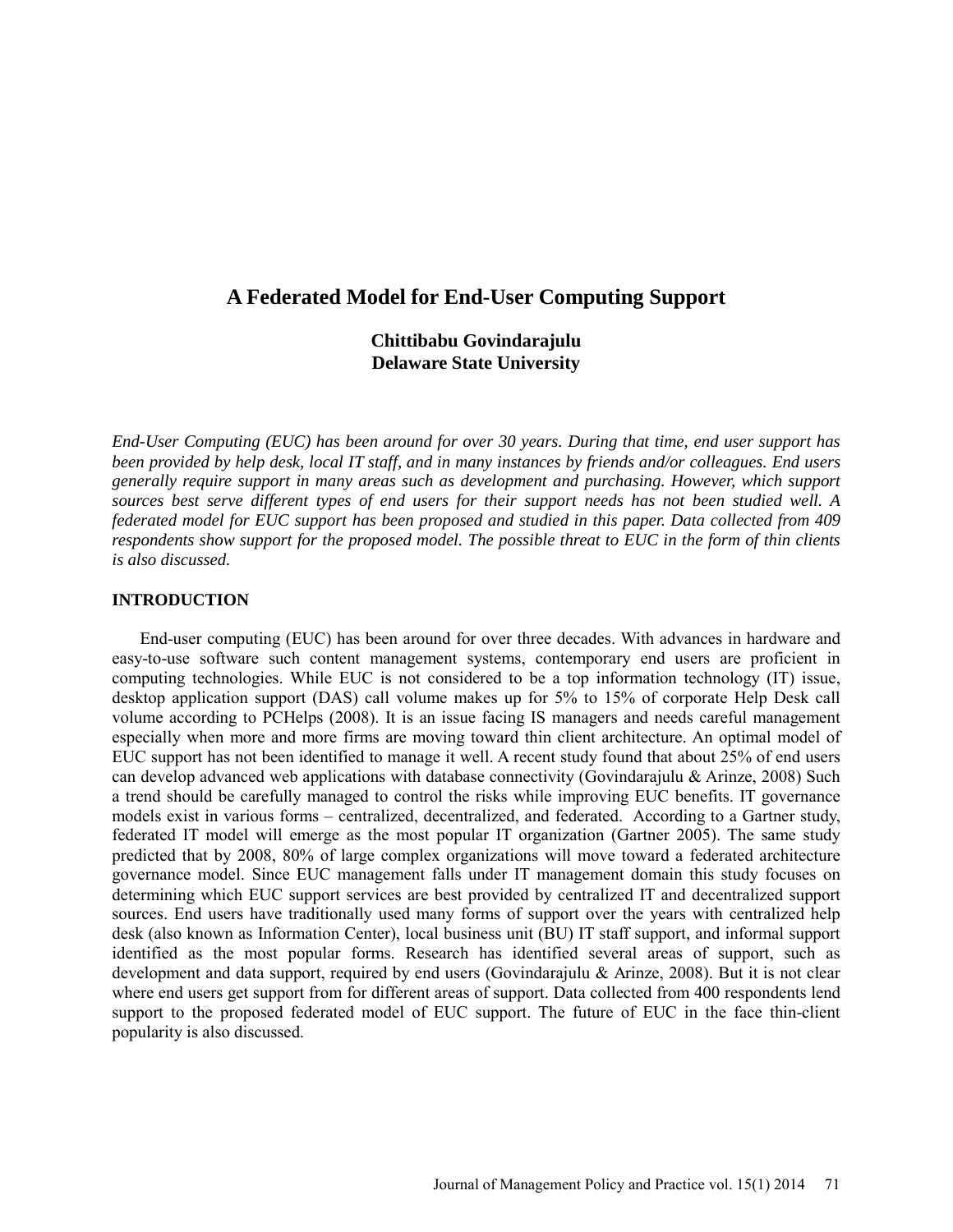#### **END USER TYPES, SUPPORT SOURCES, AND SUPPORT SERVICES**

Several end-user classifications exist in the literature (McLean, 1979, Rockart and Flannery, 1983, and Cotterman and Kumar, 1989). While the first two classifications are based on end-users' computing knowledge, the last one considers other key characteristics of EUC - development, operation, and control. Several EUC definitions have also consistently identified these three characteristics. The applications used (*operation*) by end users are developed (*development*) on their own with or without the help of support sources leading to control (*control*) of their own computing needs. Based on these characteristics, Cotterman and Kumar (1989) presented the following eight user types: 1. User – Developer, 2. User – Operator, 3. User – Controller, 4. User – Developer/Operator, 5. User – Developer/Controller, 6. User – Operator/Controller, 7. User – Developer/Operator/Controller, and 8. User – Consumer. The last user type will be ignored in this study as this type is not involved in any of the three activities. This type merely is consumers of the output generated by EUC applications.

End users' support needs have changed over the years. But, since IBM Canada started the concept of Help Desk in the late seventies to *help users help themselves*, help desks have stayed true to this principle and have not adapted to the changing times. As a result, decentralized IT support that exclusively helps individual business unit or units has also become popular. Local IT staff typically reports to the business unit manager and are knowledgeable of business needs of the unit. Surprisingly, even with the presence of a centralized help desk and/or localized IT staff, end users have also consistently used informal support from friends and colleagues. The centralized help desk, decentralized information center, and informal support are the primary support sources for end users today.

Research has identified various support needs of end users – Hardware, software, training  $\&$ education, development, and data (Rainer & Carr, 1992). Further research has consolidated (Govindarajulu & Reithel, 1998) four distinct categories of end-user support needs (Table 1). They are:

- General support that includes software, hardware, and other training related support. Networking related software and hardware support is also included in this category.
- · *Functional Support* relating to problem specification, choosing the right technique, designing & developing applications, and generating prototypes. This category is focused on support of enduser application development.
- · *Data Support* relating to locating data, data transfer, creating backup, data recovery, and all *other* data related support.
- · *Purchasing Support* relating to helping users with the purchases of standardized software and hardware.

While there is no dearth of research on EUC, it is still not clear which of the above support services are best provided by the support structures present in organizations today. IT resources that affect the entire firm can be best handled by centralized IT organization. Common knowledge dictates that any enduser support needs for corporate IT resources such as data should be assigned to centralized help desk while other needs can be supported at the local business unit level. This is the basic rationale behind the federated EUC support model presented next.

#### **A FEDERATED MODEL OF EUC SUPPORT**

Based on the premise that corporate IT resources are best managed by centralized IT organization, EUC support needs can be assigned to helpdesks and local business units as shown in Figure 1 – Federated model of EUC support. Support categories and individual items are listed in Table 1. General support category deals with hardware, software, and training. Since central IT sets the policies for standardization of hardware and software, a help desk is best positioned to provide this support. Alternately, help desk can formulate the guidelines and assign this support task to business unit IT staff.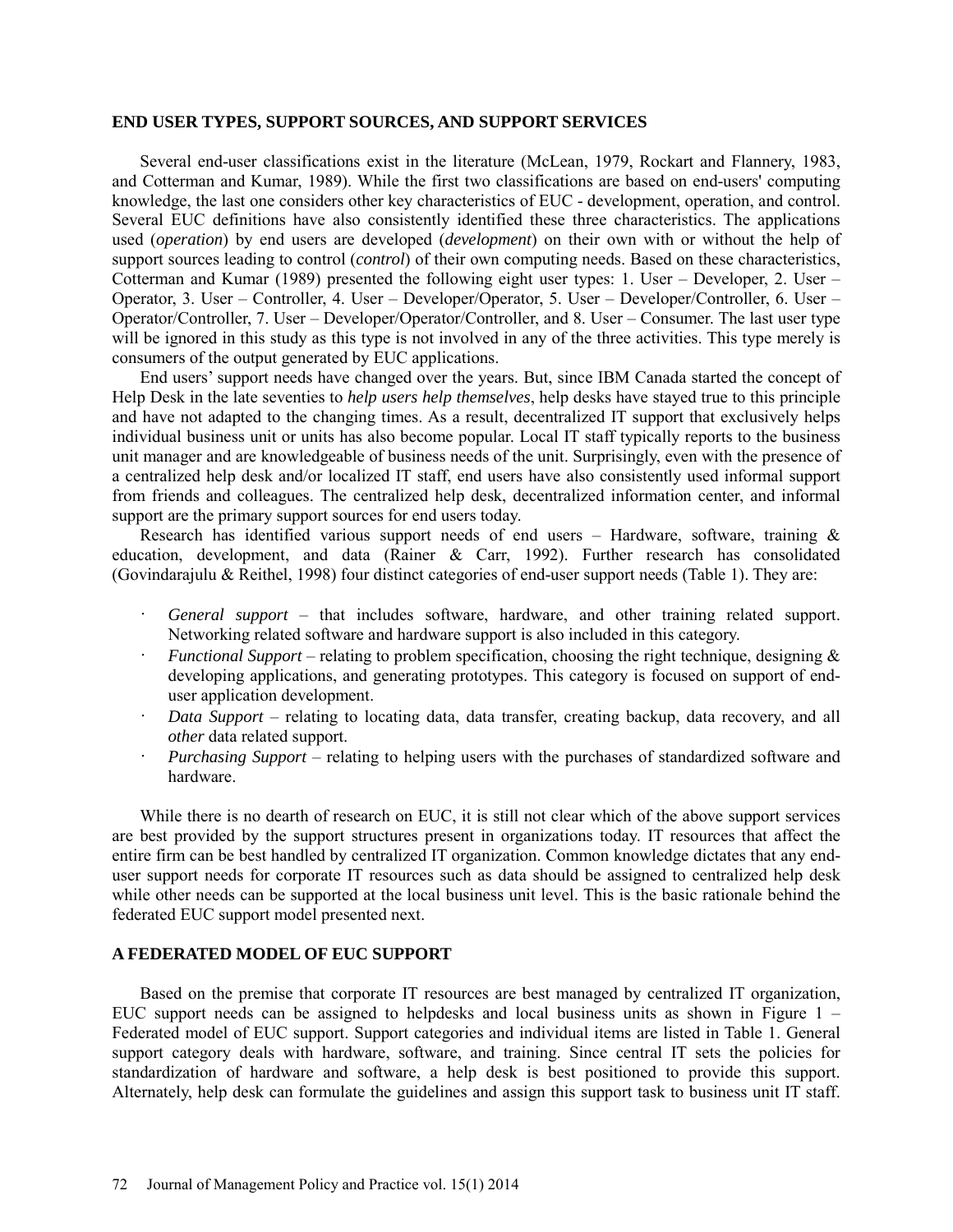The same can also be applied to purchasing support. IT staff in business units can assist end users in purchasing of hardware and software as per policies and guidelines set by help desk.

| <b>SUPPORT CATEGORIES</b>                       | <b>ITEMS</b>                                                                                                                                                                                                                                                                                                    |  |  |  |  |  |
|-------------------------------------------------|-----------------------------------------------------------------------------------------------------------------------------------------------------------------------------------------------------------------------------------------------------------------------------------------------------------------|--|--|--|--|--|
| <b>General Support</b>                          | 1.) demonstrating hardware<br>2.) standardization of hardware<br>3.) support telecommunications hardware $\&$<br>hardware<br>4.) assisting with application maintenance<br>5.) variety of software supported<br>6.) providing training in data transfer<br>7.) providing users with basic $&$ advanced training |  |  |  |  |  |
| <b>Purchasing Support</b>                       | listing approved hardware & software vendors<br>1.<br>outlining formal procedures for getting hardware<br>2.<br>& software purchases approved                                                                                                                                                                   |  |  |  |  |  |
| <b>Data Support</b>                             | assisting users in locating data<br>1.<br>assisting with data transfer<br>$2_{-}$<br>providing backup, recovery, and archiving<br>3.<br>facilitating data sharing among users<br>4.<br>maintaining subject databases<br>5.                                                                                      |  |  |  |  |  |
| <b>Functional/development</b><br><b>Support</b> | assist user in problem specification<br>1.<br>assist user designing the application<br>2.<br>assist user in choosing techniques<br>3.<br>develop application for/with users<br>4.<br>generating prototypes<br>5.                                                                                                |  |  |  |  |  |

## **TABLE 1 SUPPORT CATEGORIES AND ITEMS**

All data support that involves central corporate data sources must be assigned to help desk to avoid risks to data integrity and security. End-user applications should be off-limits to central databases or should be provided very limited access. Support involving local stand-alone databases can be assigned to local IT staff. Functional or development support should be provided by local IT staff since they are more knowledgeable of business processes within the unit they support. Local IT staff should also be well versed with the specific development methodology prescribed by central IT group.

Regardless of the end-user type, the above model should provide a clear direction for organizations for end-user support. Different types of end users may use the support sources to varying degrees depending on their needs. For example, advanced users (user – developer/operator/controller) may use help desk support more for gaining access to data than other types of users who may prefer local IT staff or informal support. Similarly, user – operators may prefer local IT support over help desk. To assess the model and to understand the practices in industry a survey of end users was conducted.

## **DATA COLLECTION**

To assess the federated model and to understand the interactions between end users, support needs, and support sources, a structured questionnaire was designed and administered online. 7,000 alumni of a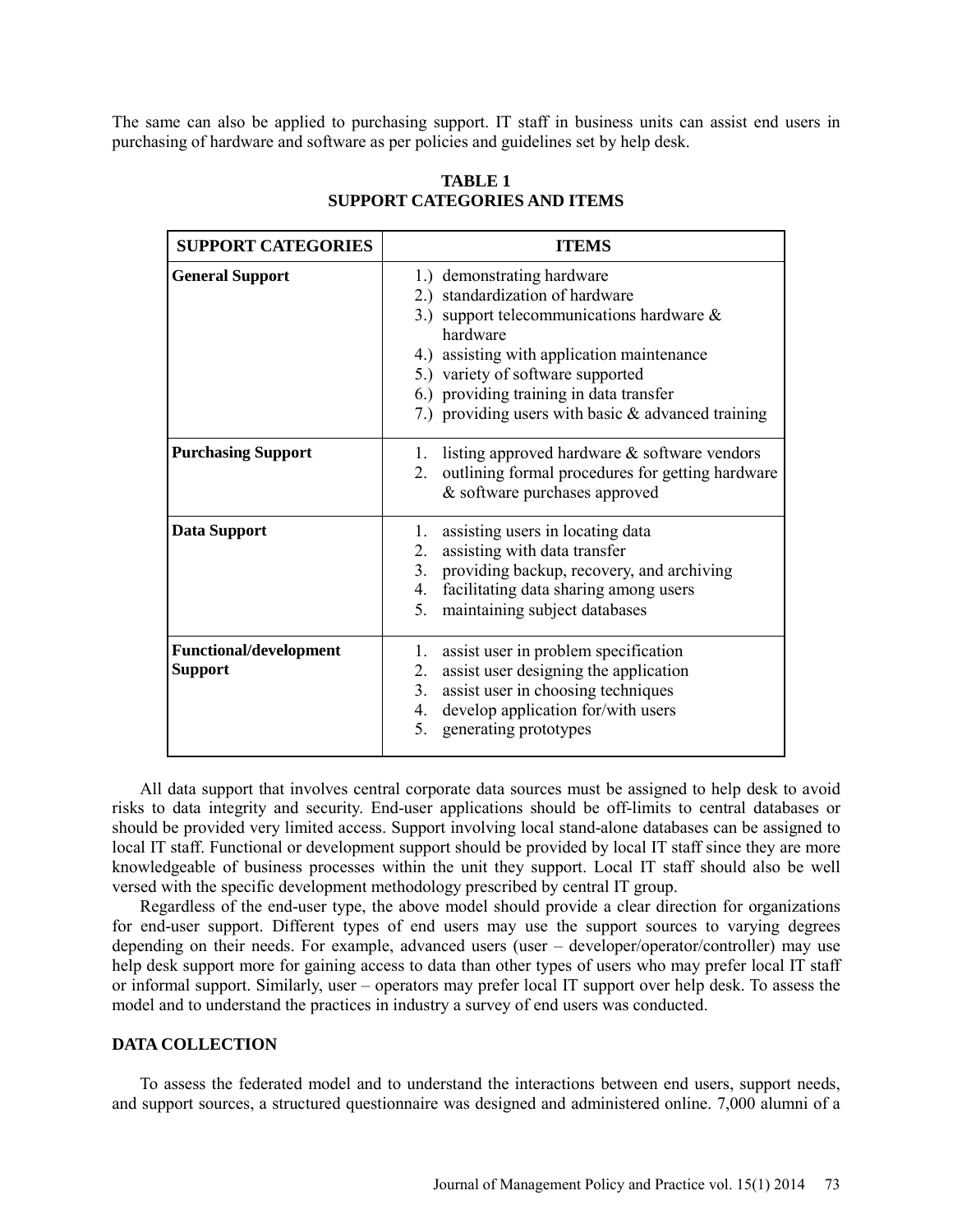private university in the Philadelphia area who live within one hour driving distance were contacted through email to complete the survey. Approximately 2,500 emails were undeliverable and another 387 IT professionals opted out of the survey. Since the survey was primarily intended for non-IT end users, IT staff was excluded from the survey. Of the 446 responses, 37 incomplete responses where either a help desk or local IT support was absent were rejected giving an effective response rate of 10% (409 responses). Additional demographic information such as end users' computing experience and number of applications developed was also collected.

Respondents were asked to indicate on a 7-point Likert type scale how much support they received from *each* support source – help desk, local IT staff, and informal sources – for *each* support need (Table 1). A 10-item instrument (Govindarajulu and Arinze, 2008) was used to categorize end users into one of the eight user types (Table 2). Data analysis show interesting results.

# **FIGURE 1 FEDERATED MODEL OF EUC SUPPORT**



#### **ANALYSIS AND RESULTS**

To aid analysis of data, correspondence analysis method was employed. The results of correspondence analysis for each user group are presented below:

- 1. User type **DCO** (12%) receive/seek no support from Local IT staff! They receive *low* levels of support from help desk and informal support sources in all areas.
- 2. User type **D** (11%) receive/seek *no* support from Local IT staff and informal sources! They seek help desk support for development & data (*High*) and training & purchase (*Medium*)
- 3. User type  $C (10\%)$ 
	- a) *High* level from help desk Data
	- b) *Medium* level from help desk Purchase, General, Training
	- c) *Medium* level from local IT staff Data, General
	- d) *High* level from informal sources Training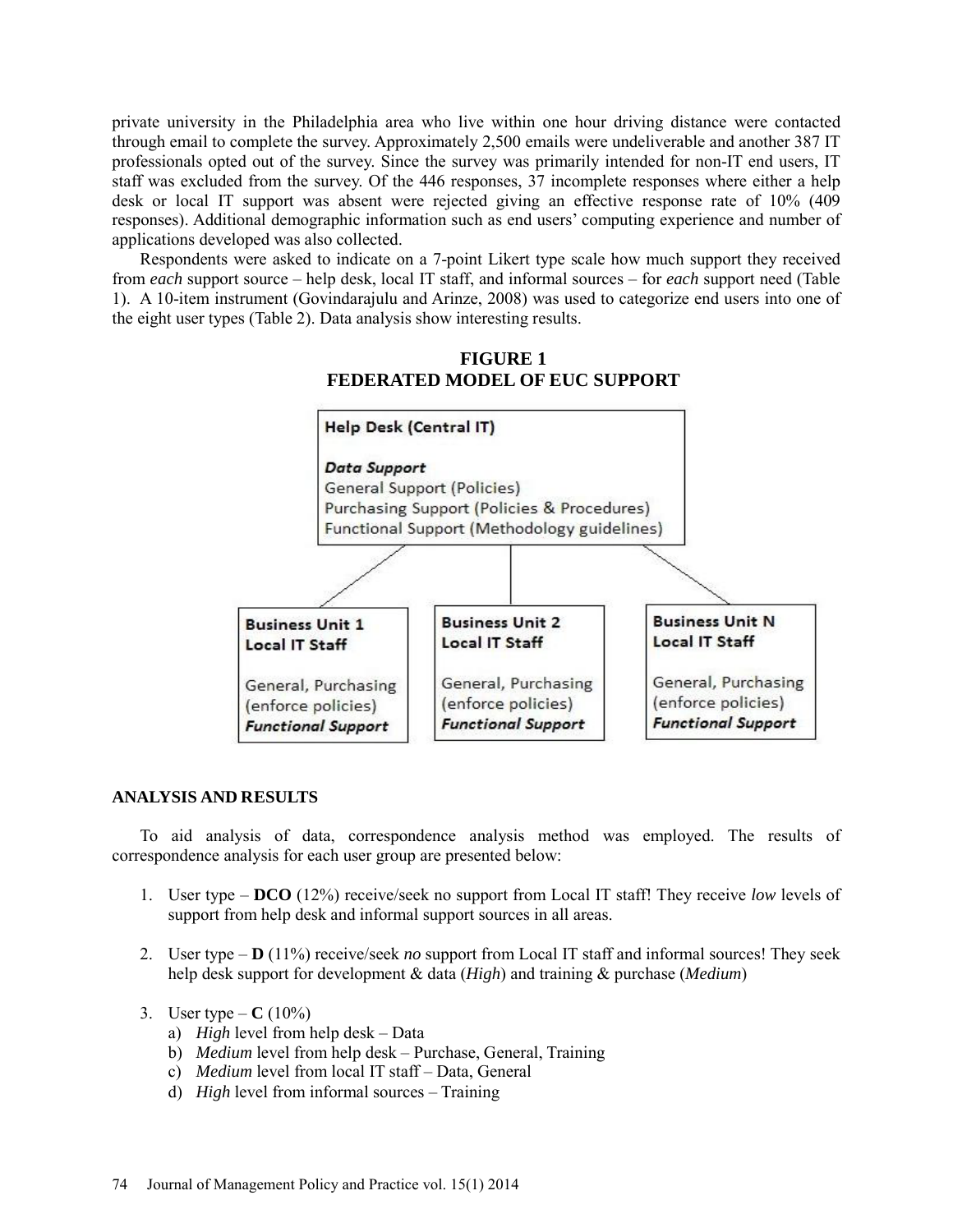- e) *Medium* level from informal sources Development
- f) Use of TWO sources for same needs
- 4. User type **O** (18%) receive *low* levels of support from all sources for all needs
- 5. User type **DO** (5.4%) receive/seek no support from local IT staff and informal sources. Even from help desk they receive *low* levels of support for data, purchase, & training
- 6. User type  $-$  **CO** (7%)
	- a) *Medium* level from local IT staff & informal sources Data
	- b) *Low* level from help desk & informal sources Development
	- c) *Low* level from help desk & local IT staff General
	- d) Use of TWO sources for same needs
- 7. User type  $-$  **DC** (18%)
	- a) *High* level from help desk Purchase
	- b) *Medium* level from help desk Data
	- c) *High* level from informal sources General
	- d) *Medium* level from local IT staff Development, Purchase, & Training
	- e) Multiple sources

From the results it is clear that

- a) advanced users (DCO) appear to be self-reliant,
- b) user types (DC, CO, C) that include *control* dimension appear to use two sources for the same support needs,
- c) help desk is popular among 7 of the 8 user types for data and purchase support, and
- d) help desk is popular among 6 of the 8 user types for training support.

## **TABLE 2 END-USER CLASSIFICATION INSTRUMENT**

| <b>EUC Dimensions and Items on the Questionnaire</b>                                                 |  | <b>Scale</b>                  |                |                |             |                       |  |  |  |  |  |
|------------------------------------------------------------------------------------------------------|--|-------------------------------|----------------|----------------|-------------|-----------------------|--|--|--|--|--|
| <b>Development</b><br>Please rate:                                                                   |  | N <sub>0</sub><br>Involvement |                |                |             | Active<br>Involvement |  |  |  |  |  |
| (1) Your involvement in the design of end user applications                                          |  | 2                             | 3 <sup>7</sup> |                | 4 5 6 7     |                       |  |  |  |  |  |
| (2) Your involvement in the specification of end user application<br>requirements                    |  | $\mathcal{D}$                 | 3              | $\overline{4}$ | $5^{\circ}$ | 6 7                   |  |  |  |  |  |
| (3) Your involvement with respect to actual coding of end user<br>applications                       |  |                               | 2 3 4 5 6 7    |                |             |                       |  |  |  |  |  |
| (4) Your involvement in the implementation of the applications<br>developed by them and/or by others |  |                               | 2 3 4 5 6 7    |                |             |                       |  |  |  |  |  |
| <i><b>Operation</b></i><br>Please rate the extent of your use of end user applications:              |  |                               | Low Extent     |                |             | High Extent           |  |  |  |  |  |
| (1) Developed by you                                                                                 |  | $\mathcal{L}$                 | 3 4 5 6 7      |                |             |                       |  |  |  |  |  |
| (2) Developed by others in the department                                                            |  |                               | $2 \sqrt{3}$   |                | 4 5         | 6                     |  |  |  |  |  |
| (3) Developed by others in the firm                                                                  |  |                               | 3              | 4              | 5           | 6                     |  |  |  |  |  |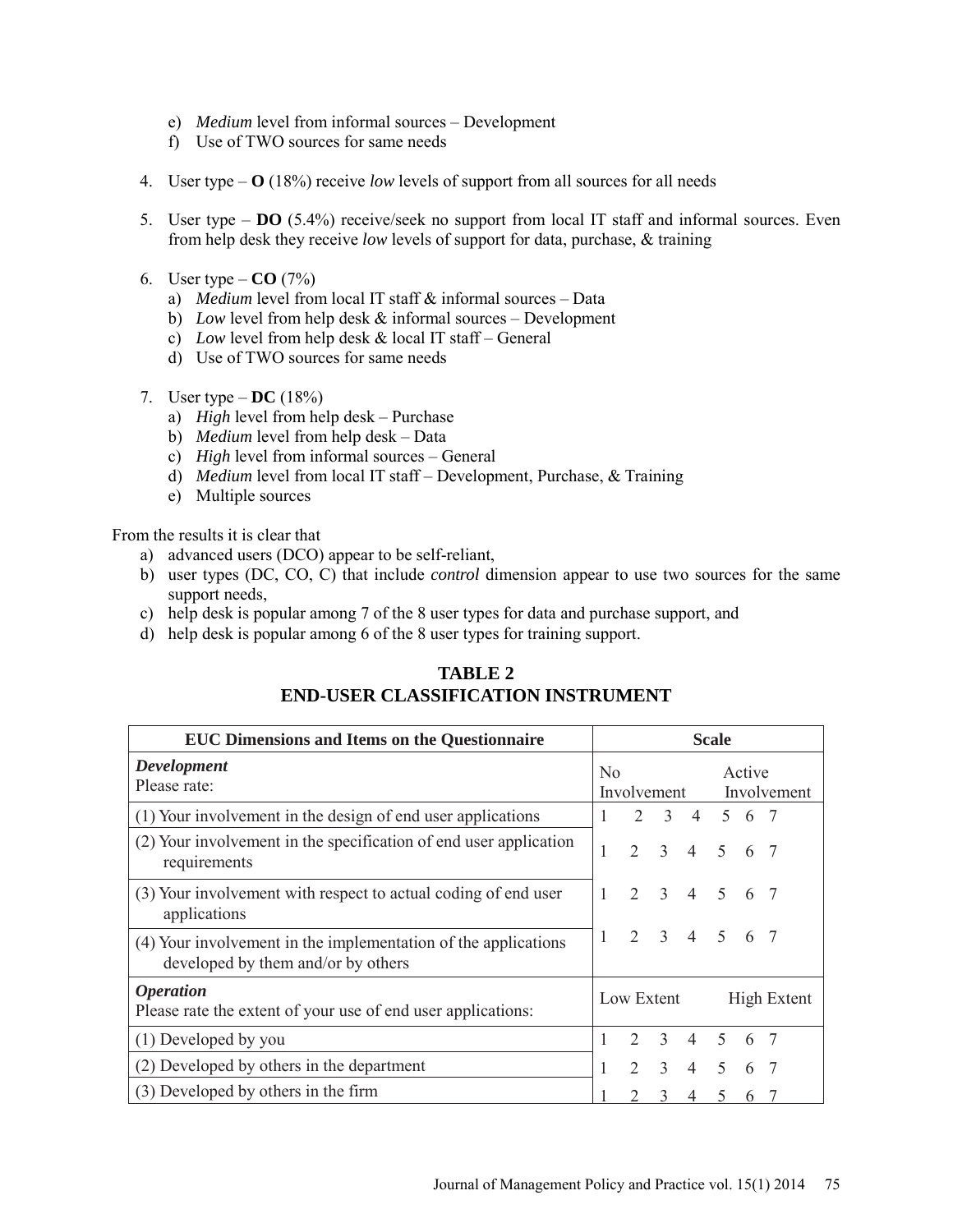| <b>Control</b><br>Please rate:                                                                       |  | N <sub>0</sub><br>Authority |  |             |  |  | Complete<br>Authority |  |  |
|------------------------------------------------------------------------------------------------------|--|-----------------------------|--|-------------|--|--|-----------------------|--|--|
| (1) Your decision-making authority to acquire hardware (hard<br>disks, RAM, etc.) for the department |  |                             |  | 2 3 4 5 6 7 |  |  |                       |  |  |
| (2) Your decision-making authority to acquire software (MS)<br>Office, Corel                         |  |                             |  | 2 3 4 5 6 7 |  |  |                       |  |  |
| (3) Your authority to initiate, manage, and implement new end<br>user applications                   |  |                             |  | 2 3 4 5 6 7 |  |  |                       |  |  |
| (4) Your authority to collect, store, and use data for the end user<br>applications                  |  |                             |  | 2 3 4 5 6 7 |  |  |                       |  |  |

### **CONCLUSIONS**

Results clearly provide some evidence that help desk is still popular among respondents for support related to centralized resources such as data and purchasing. This lends initial support to the federated model. Further research is required to study the effectiveness of federated model of EUC support. It will be interesting to see how emergence of new computing architectures, specifically thin-client computing, would impact EUC. With growing popularity of thin-clients, computing seems to have come a full circle – from dumb terminals connected to mainframes to client-server computing, and now back to thin-clients connected to powerful centralized servers. Over time, computing power has increased, computers have become much smaller, and interfaces have become very user-friendly. Because of this seemingly migration toward thin clients that implies computing resources will again be completely under the control of IT departments, what will happen to EUC? It should be noted that EUC became popular, in the late seventies and early eighties, primarily because of two reasons: (a) availability of low cost hardware (PCs) and easy to use software, and (b) because of this end users acquired hardware & software to develop their own applications thus effectively controlling their own computing needs and freed themselves from dependence on central IT departments. With thin client architecture will central IT in large corporations still support EUC? Even if they do, will users be willing to move their applications to centralized servers that they may or may not have access to? Given the projected labor cost savings of thin-client model of computing, will there be enough support staff for EUC? Will these issues suppress employee productivity and innovation at least to a certain extent? End-user applications do help users or the whole departments perform their tasks. Hence, while EUC in larger corporations still have challenges to deal with, it may still thrive in small businesses.

### **REFERENCES**

Cotterman, W.W. & Kumar, K. (1989). User Cube: A Taxonomy of End Users. *Communications of the ACM,* 32, (11), 1313-1320.

Gartner Research. Publication Date: 16 December 2005 ID Number: G00130412.

Govindarajulu, C. & Arinze, B. (2008). An Instrument to Classify End Users. *Journal of Organizational and End User Computing*, 20, (2), 61‐81.

Govindarajulu, C. & Reithel, B. J. (1998). Beyond the Information Center: An Instrument to Measure End‐User Computing Support from Multiple Sources. *Information and Management.* 33, (5), 241‐250.

McLean, E.R. (1979). End Users as Application Developers. *MIS Quarterly*. 3, (4), 37-46.

Rockart, J.F. & Flannery, L.S. (1983). The Management of End-User Computing. *Communications of the ACM*. 26, (10), 776-784.